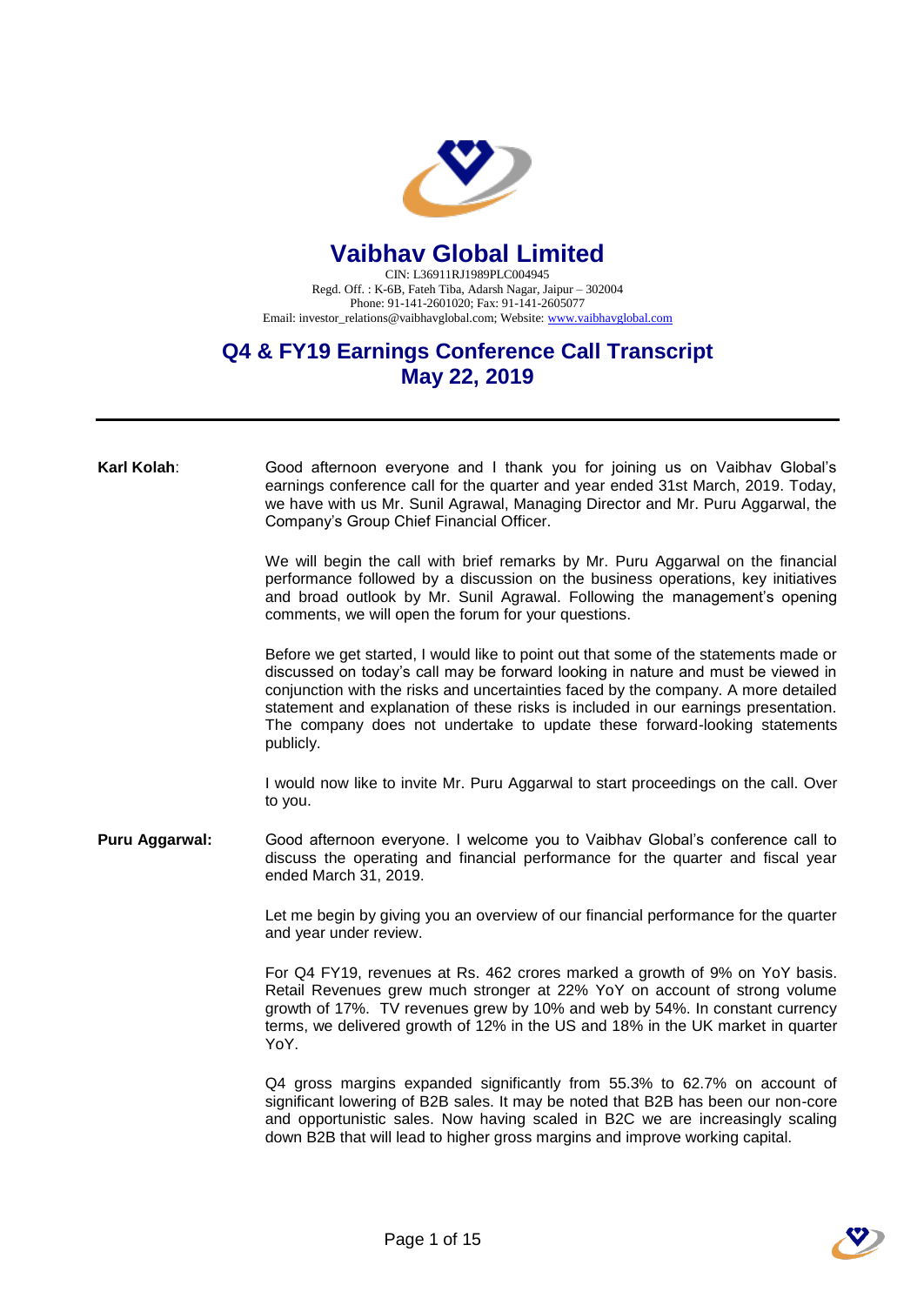Q4 YoY EBITDA expanded from Rs. 41 crores to Rs. 47 crores. PBT expanded from Rs. 34 crores to Rs. 39 crores and PAT from Rs. 32 crores to 33 crores in the quarter YoY.

In pursuit of enhancing customer experience and expanding market reach further, the company took several initiatives during the third quarter of FY19. We enhanced our Austin call center while replacing some part of the outsourced call center in Mexico and hired services of OnBrand24 – a US-based call center services Company. In Q4FY19 we hired services of Mango, an international call centre service provider in UK. The effect is reflected in higher employee costs and call handling cost for Q4FY19. The company also made spends related to the marketing and affiliates departments – a part of this was a onetime cost borne in Q4FY19. Additionally, there has been an increase in web marketing expenses, content and broadcasting expenses and shipping and handling charges due to higher volumes including lifestyle products.

For FY19, revenues stood at Rs. 1,814 crores marking growth of 16% over the last year. In constant currency terms, US markets delivered 9% revenue growth and UK 24%. FY'19 Retail growth was based on strong volume growth of 14% across our wide suite of platforms including TV, web, mobile apps, smart TV interfaces, OTT platforms, social and third-party marketplaces; and deeper customer engagement that drove repeat purchases. Both the markets are seeing growing contributions from jewellery and non-jewellery products. So overall, we are witnessing platforms and products increasingly complementing and enhancing the overall revenues.

FY'19 gross margins expanded from 59.6% to 62.5% YoY due to higher retail revenues. We believe that our distinct model gives us a competitive edge over our peers and helps us maintain industry leading gross margins. Our operations benefit from our proficiency in manufacturing and our ability to source quality merchandise at prices that are far lower than much larger peers that operate on lower gross margins.

FY'19 EBITDA margins expanded from 10.1% to 12% YoY from Rs. 159 crores to Rs. 217 crores. PBT expanded from 8.2% to 10.4% from Rs. 129 crores to Rs. 188 crores. PAT expanded from 7.2% to 8.5% from Rs. 113 crores to Rs. 154 crores.

FY19 has witnessed strong ROE at 22% and ROCE at 37%. The asset utilization has improved in the year under report. Despite capex in the year, the net fixed asset has decreased from Rs. 120 crores to 117 crores YoY. Net CA is down from Rs. 417 crores to Rs. 399 crores. In line with healthy growth in revenue and profit and better asset utilization, our cash position has also improved. Operating and free cash flows for the year ended 31st March 2019 stood at Rs. 193 crores and Rs. 170 crores respectively.

We are glad to report that the board has approved a final dividend of Rs. 5 per share, in addition to the earlier interim dividend of Rs. 5 per share.

With these comments, I now hand over the discussion to Sunil Agrawal to share his views on the business.

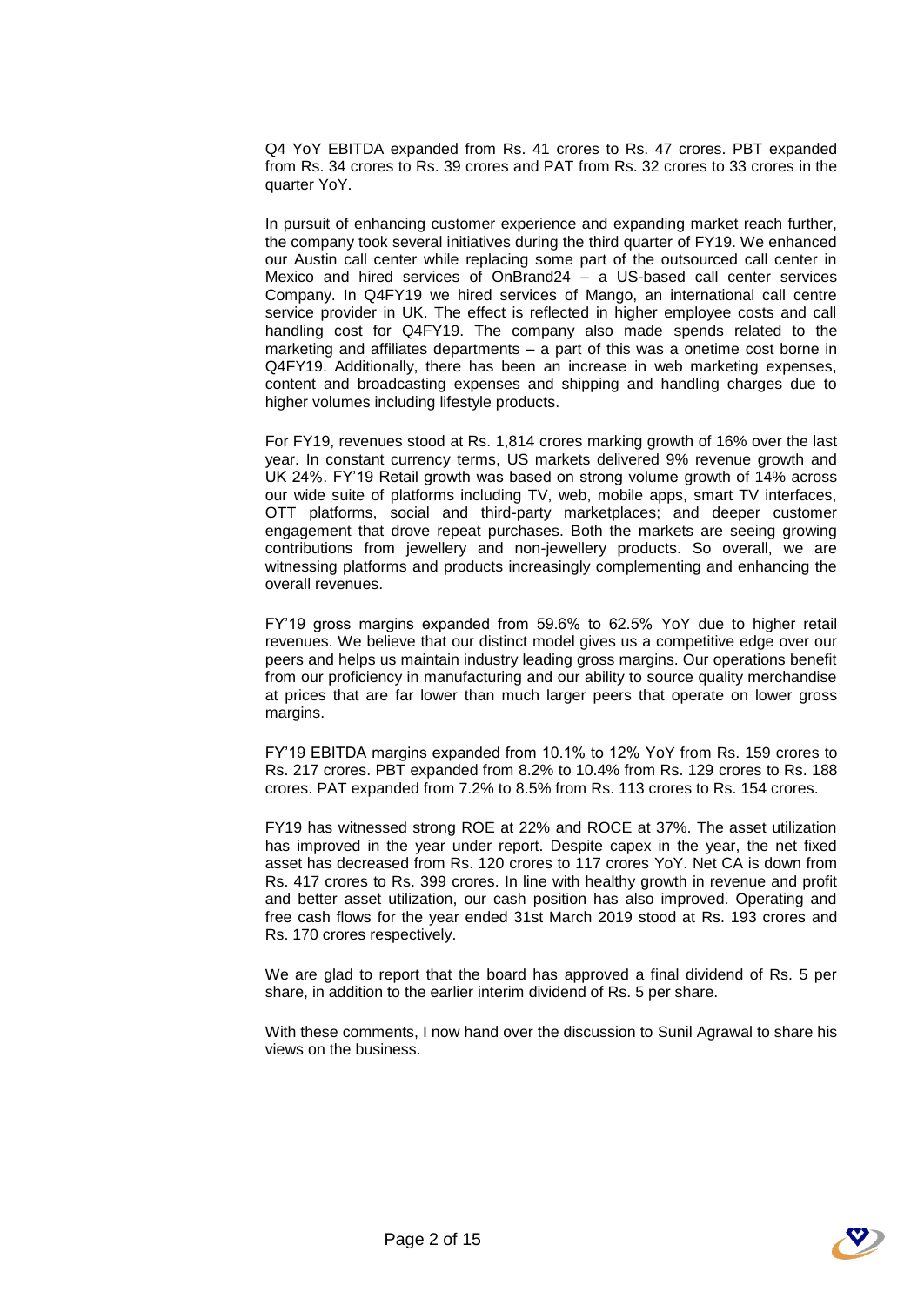**Sunil Agrawal:** Thank you, Puru. I welcome you all to Vaibhav Global's FY19 earnings conference call.

> Puru has given you an update on the financial performance for the period under review. I will now take you through the operational performance, key initiatives undertaken during the year.

> I am happy to share that we reported FY19 revenues at Rs. 1,814 crores marking a growth of around 16% as compared to the previous year. Retail revenue for the year under review grew a strong 22% resulting in improved gross margins at 62.5% as against 59.6% for FY18. EBITDA margins expanded by around 200 basis points to 12% despite continuous investments in people, marketing, distribution and customer support made during the year. Profits grew by a significant 37% to Rs. 154 crores.

> As you know, our omni-channel presence enables us to meet our customers on various platforms of engagement. In addition to our proprietary TV channels and web platforms in the US and UK, we are continuously gaining traction on mobile apps, smart TV interfaces, OTT platforms, social and third-party market-places. Our mobile apps have performed well in both geographies. Sales via mobile apps, of the total web sales for FY19 were 6% for UK and 14% for US.

> We have begun offering large portion of our channel inventory on online marketplaces – Ebay, Amazon, WalMart.com and Wish.com to supplement sales from our existing inventory as well as to acquire new customers for the business. During the year, we launched the 'Fulfillment by Amazon' Marketplace which enables us to place select inventory at Amazon Fulfillment Centers to be a part of Amazon Prime shipping. In addition, it provides us with additional marketing and operational support, and we are confident that it will help us raise customer awareness and aid acquiring new customers at Shop LC and TJC. Seamless transition across various platforms, that VGL is present on, enables us to capture high retention rates at 46.4% in the US and 56.4% in the UK.

> As a fast fashion retailer, VGL has been expanding its portfolio of products, designs, and brands on a continuous basis. For increased customer engagement, we have been expanding our non-jewellery products portfolio which includes fashion accessories and lifestyle products. Non-jewellery fashion products provide synergistic adjacency to our fashion jewellery portfolio at similar price points, allowing us to target a larger wallet share of our customers' spending. At the same time, non-jewellery is a significantly larger market providing us the potential for long-term growth as we establish our presence further. The non-jewellery portion of the retail revenues stood at around 17% and is improving steadily. Further expanding our brands portfolio, we launched new brands such as Chaos by Elsie, Xavier, Opatra, Sankom, Kreyol Essence and Manuka Doctor across product segments which have shown positive customer acceptance.

> During the year, we organized 12 customer open days across our US and UK operations for better interaction with our customer groups. This helps us gain deep insights and valuable feedback from them.

> VGL has a very distinct story-telling based retail business model. Accordingly, we strive continuously at improving our content on TV and web. As Puru mentioned earlier, to improve the visual appeal while demonstrating product functionality, we purchased a house in Austin which serves as a studio for exhibiting lifestyle products. Further, we initiated our first ever, remote live broadcast from Tuscon during annual Gem Show and reported 40% lift in sales during those particular

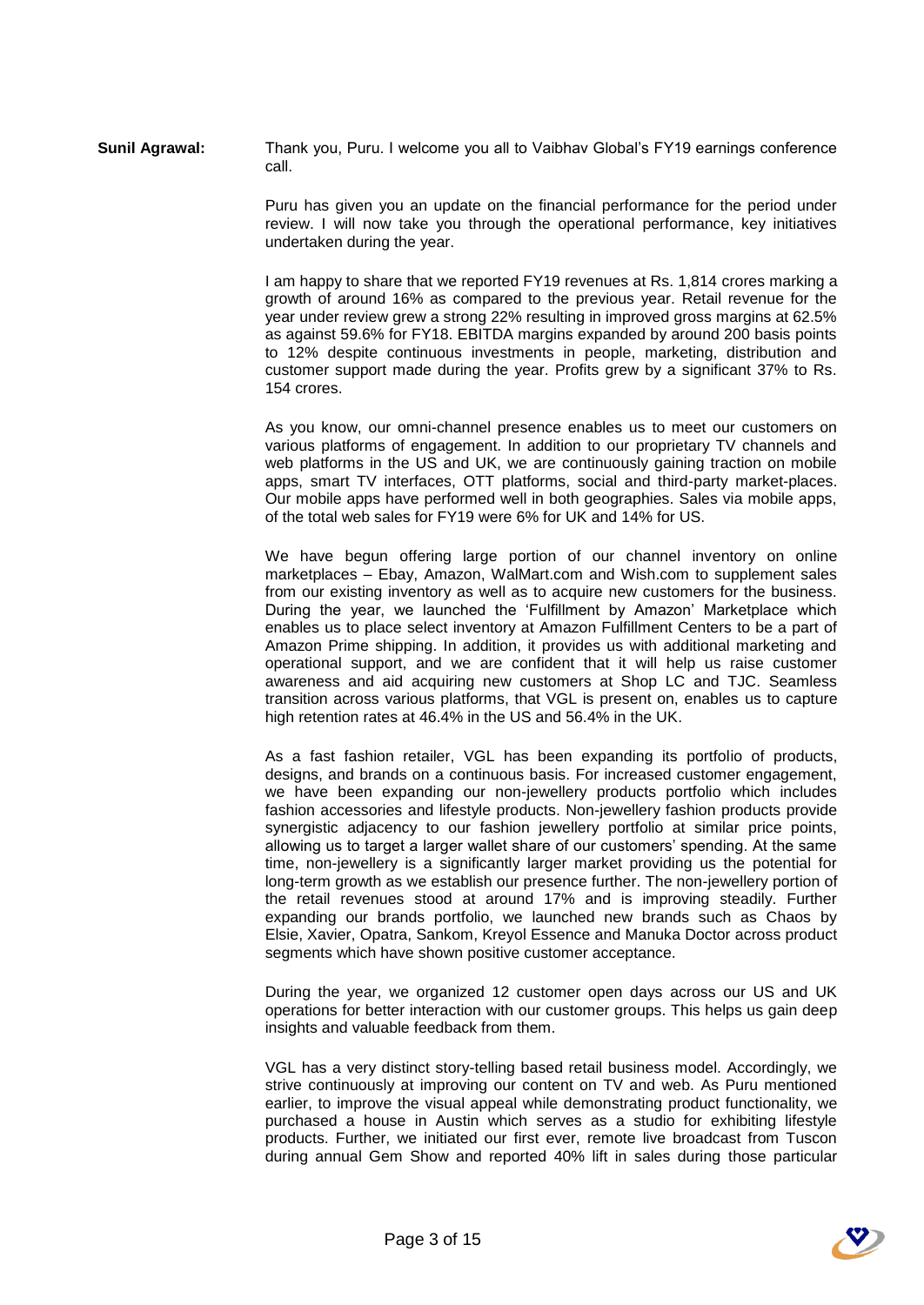broadcast hours. Q4 FY19 also marked our first ever non-holiday 1-million-dollar day in the US.

Here, I would like highlight that we now cater to over 3,42,000 unique customers on an annualized basis and average annualized quantity purchased by each customer has increased to 30 pieces in FY19 as compared to 28.6 pieces in FY18. Budget Pay, our convenient installment payment program, continues to be a strong driver of volumes. Budget Pay now constitutes around 38% of our total retail sales in value terms.

At Shop LC, US we have moved ahead in our pursuit of quality under the Malcolm Baldrige National Quality Award program. Shop LC has already applied for the Malcolm Baldridge Progress Level Award from Quality Texas Foundation after receiving recognition for the Malcolm Baldrige Commitment Level Award. We believe that quality is an ongoing journey that leads to significant sustainable business benefits over time.

Deeper engagement with happier employees is a core objective for us and we are happy to witness growing recognition on our employee engagement and satisfaction initiatives under the Great Places to Work surveys. Shop LC Employee Satisfaction increased by 8% and UK by 11%. We have now been recognized a Great Place to Work for our China, India and UK units by respective Great Place to Work institutes.

As we look ahead, we feel confident of delivering strong growth in the medium to long term. A well-defined strategy blueprint, financial prudent approach, and focus on agile execution will enable us to improve performance further.

We strongly believe in living up to our objective of inclusive growth. I am pleased to share with you that we have now provided more than 25 million meals to school children under our One for One initiative with our partners, Akshaya Patra in India, No Kid Hungry in the US and Magic Breakfast in the UK. In addition, we have undertaken several initiatives to meaningfully reduce our environmental footprint.

As I conclude, I would like to share that we strive to deliver joy to all our stakeholders including our customers, employees, vendors, communities and shareholders.

With that, I request the operator to open the forum for questions.

- **Moderator:** Thank you very much. Ladies and Gentlemen, we will now begin the question-andanswer session. The first question is from the line of Pritesh Chheda from Lucky Investment Managers.
- **Pritesh Chheda:** Just one question on the cost buildup side that we have seen for the last two quarters, if you could give some comments in terms of what is the nature of the cost buildup? And second, this year this cost buildup happened, we had a doubledigit volume growth but the corresponding operating leverage was slow to flow through. What do you think on this cost buildup that we have seen this year in terms of the operating leverage opportunities for FY'20?
- **Sunil Agrawal:** As Puru mentioned, for last two quarters, we built investment into the business, investment in our call center, customer service, in our web business and hiring some very senior people in the group. We have hired VP of Merchandising from QVC, Evine, Walmart. So, she will oversee all merchandising for US operations. We hired Head of Analytics from QVC. He was Head of Analytics at QVC for eight

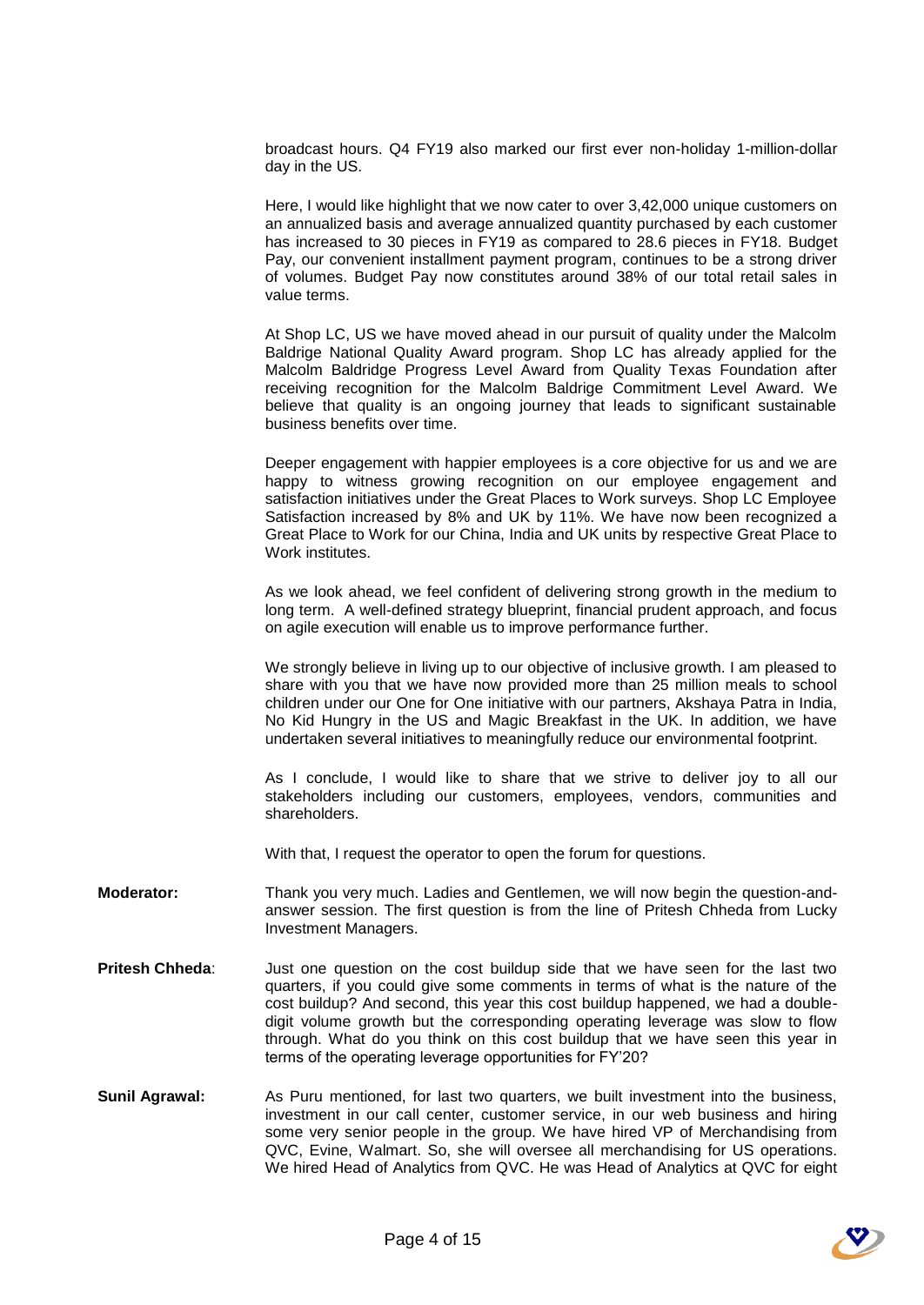|                        | years. He joined us recently. We hired Head of Personal Shopper Program that we<br>just recently launched in US. Also, we hired Head of Quality, Malcolm Baldrige<br>Quality Systems in US. They came from MidwayUSA. So, we have made these<br>major investments that will be crucial for future growth. As you know, our business<br>model is such that we do not have large CAPEX requirements. So, our investment<br>is more in terms of OPEX from time-to-time. In last two quarters, we consciously<br>made this investment, that will be very useful for us in current financial year, that is<br>FY'19, FY'20 and future years. So, I am quite confident that you will see a<br>significant leverage in current financial year. |
|------------------------|-----------------------------------------------------------------------------------------------------------------------------------------------------------------------------------------------------------------------------------------------------------------------------------------------------------------------------------------------------------------------------------------------------------------------------------------------------------------------------------------------------------------------------------------------------------------------------------------------------------------------------------------------------------------------------------------------------------------------------------------|
| <b>Pritesh Chheda:</b> | Did you add any households in the second half?                                                                                                                                                                                                                                                                                                                                                                                                                                                                                                                                                                                                                                                                                          |
| <b>Sunil Agrawal:</b>  | Yes, there were some additional households in the second half. As you might have<br>seen from our presentation, in US we have increased about 3 million new<br>households.                                                                                                                                                                                                                                                                                                                                                                                                                                                                                                                                                              |
| Pritesh Chheda:        | In percentage terms, if you could tell how much is the increase?                                                                                                                                                                                                                                                                                                                                                                                                                                                                                                                                                                                                                                                                        |
| <b>Sunil Agrawal:</b>  | So, from 72 to 75 million, so that will be about 4% higher.                                                                                                                                                                                                                                                                                                                                                                                                                                                                                                                                                                                                                                                                             |
| <b>Pritesh Chheda:</b> | But if I just look at the cost line for the past two quarters, the cost line other than<br>employee is up plus 25%. So, if you could give some idea as to this 25% increase<br>in cost line?                                                                                                                                                                                                                                                                                                                                                                                                                                                                                                                                            |
| <b>Sunil Agrawal:</b>  | As I mentioned, some are the people cost, some are the call centers, some are<br>investment into our eCom and marketing and some are the warehouse investments<br>and some additional shipping cost in terms of lifestyle products.                                                                                                                                                                                                                                                                                                                                                                                                                                                                                                     |
| Pritesh Chheda:        | Additional shipping cost is now the nature of the business if your mix continues,<br>right? If the mix moves in favor of lifestyle, that is a continued feature now?                                                                                                                                                                                                                                                                                                                                                                                                                                                                                                                                                                    |
| <b>Sunil Agrawal:</b>  | That is correct, but we see corresponding increased customer acquisition from that<br>and the lower return rate. So, in our metrics productivity that we account for, new<br>customer acquisition, shipping cost versus shipping revenue, new customer<br>acquisition return rate, you find that the new lifestyle product portfolio is slightly<br>ahead of our Jewellery product portfolio.                                                                                                                                                                                                                                                                                                                                           |
| Pritesh Chheda:        | If you call out as a percentage of sales, in your opinion, what could be a one-time<br>cost built-up that one would have seen and the operating leverage to follow later?                                                                                                                                                                                                                                                                                                                                                                                                                                                                                                                                                               |
| <b>Sunil Agrawal:</b>  | In last quarter one-time expenses were between Rs.15 crores to Rs.20 crores.<br>That we do not expect to see repeated in coming quarters.                                                                                                                                                                                                                                                                                                                                                                                                                                                                                                                                                                                               |
| Pritesh Chheda:        | The same you called out for Q3 as well?                                                                                                                                                                                                                                                                                                                                                                                                                                                                                                                                                                                                                                                                                                 |
| <b>Sunil Agrawal:</b>  | Q3 I do not have the number in front of me, but I suspect it is around Rs.15 crores<br>in Q3 as well.                                                                                                                                                                                                                                                                                                                                                                                                                                                                                                                                                                                                                                   |
| Pritesh Chheda:        | That is about 3% of the sales basically? And your future comments on the volume<br>growth rate side as to how the business is shaping up?                                                                                                                                                                                                                                                                                                                                                                                                                                                                                                                                                                                               |

**Sunil Agrawal:** As I gave guidelines in earlier calls as well, we are keeping similar guideline of 14- 16% YoY constant currency growth in retail business in coming quarters and coming years as well and we expect the volume growth to be similar as well because we expect the price point to be similar to what we are seeing in the current quarters. Wholesale businesses as a strategy, Puru already mentioned, we

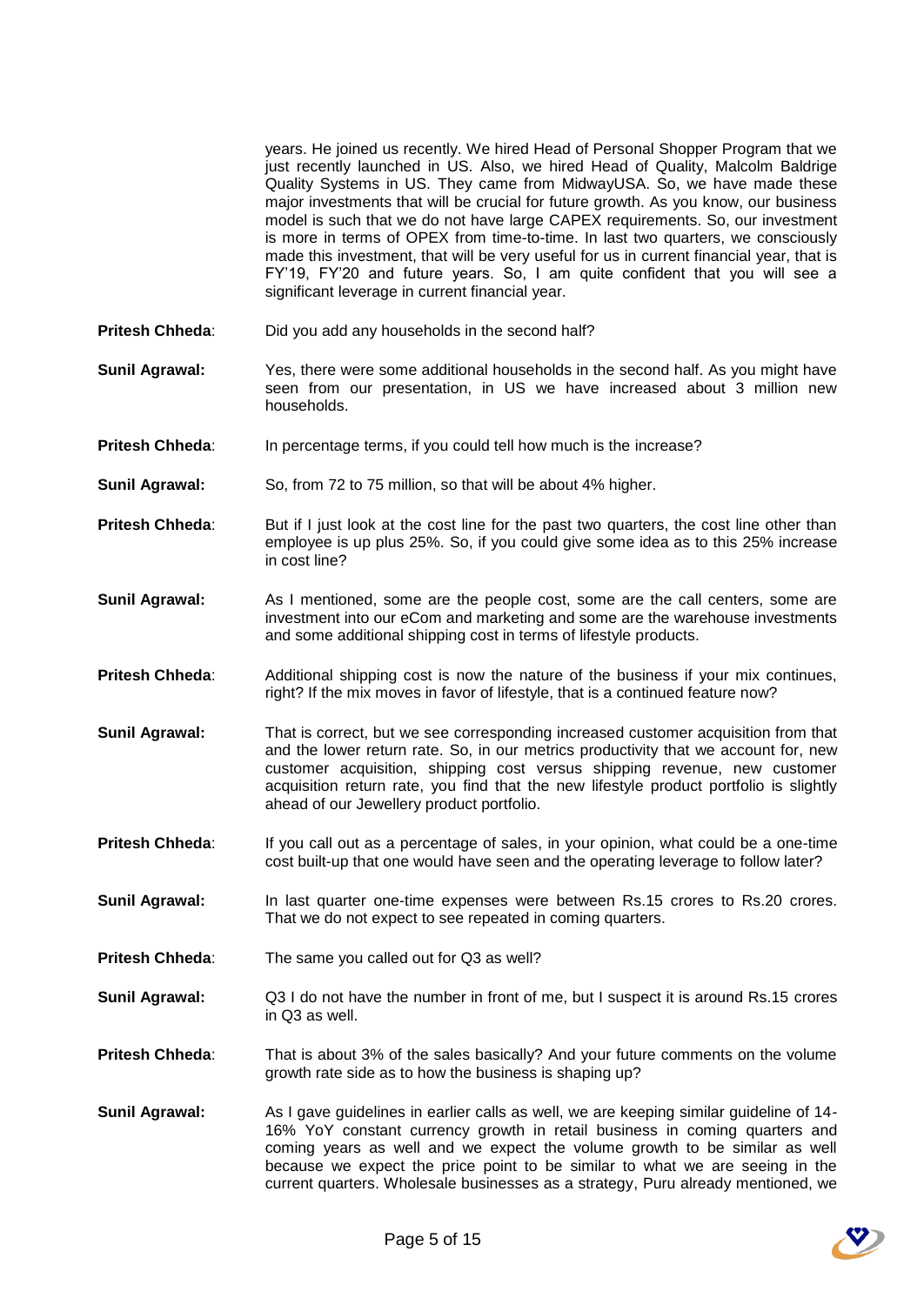are scaling it down because we are not seeing sufficient ROCE on that business because our guideline internally is to have certain ROCE and wholesale businesses have underperformed in those terms, so we are scaling down and that is also resulting in better free cash flow and better overall operating leverage for us.

- **Moderator:** Thank you. The next question is from the line of Vikrant Kashyap from Kedia Securities.
- **Vikrant Kashyap:** In this quarter we have seen Web growing by 54%. Does it mean that some volume from TV has converted to web or web is independently growing?
- **Sunil Agrawal:** In our business, Web and TV has a symbiotic relationship. I mentioned a few times earlier that lot of TV residual inventory is sold through web - through our rising auction as well as fixed price catalog. So, that inventory also sells at a slight discount. And the TV stream that we have live on television also goes through TV streaming on web. So, we will always have the symbiotic relationship between TV and Web. So, if web increases, we will not reduce TV homes because that is the main business driver for us. Having said that, we also invest money into web to gain digital only customer and we have also made investments into marketplaces, into social direct response to get additional business through those channels. So, web will continue to grow. Our current web business is about 30% of our total business and we expect this to continue to steadily increase. Our competitor that is QVC, HSN, JTV, all those have approximately 50% of their business as web. So, in coming quarters you will see this steadily increase.
- **Vikrant Kashyap:** Since you are focusing on reducing B2B sales and we have done in Q4, despite that there has been a hit on EBITDA margin that comes from your one-time cost in admin and selling expenses - that you have explained. So, do we see this kind of expenses continue despite Rs.15 crores that came one-time and employee cost to remain at like Rs.86 crores that came into the quarter, will this run rate continue?
- **Sunil Agrawal:** All put together, as I mentioned in my answer to Pritesh's question, so last two quarters had the one-time cost of approximately Rs.15 crores each quarter. So those one-time cost would not be there in this financial year. So, we may make investment which maybe a one-time kind of investment but for this financial year we do not have the visibility of one-time expenses.
- **Vikrant Kashyap:** Last three quarters, our EBITDA margin was in the tune of 12%, 13%, this quarter it is down. So, when do we see it come back to this number of 13% -- this quarter or next two?
- **Sunil Agrawal:** When you create a model of our growth of 14-16% and you take out those Rs.15 crores quarterly one-time cost, you will get the EBITDA margin. So, I do not have the model created in front of me. If you create that model it will be very visible for you.
- **Vikrant Kashyap:** Since you are mentioning that you have gone onto Amazon Fulfillment Center, does it require any kind of investment from your side also to acquire new customers from there?
- **Sunil Agrawal:** It does not. It is part of the business and all is within the operating cost.
- **Puru Aggarwal:** Just to add one thing which is important is that, in admin cost there is no increase. So, increase is only in terms of manpower, investment in superior domain knowledge experts and increase in customer related experience which is directly helpful to the business.

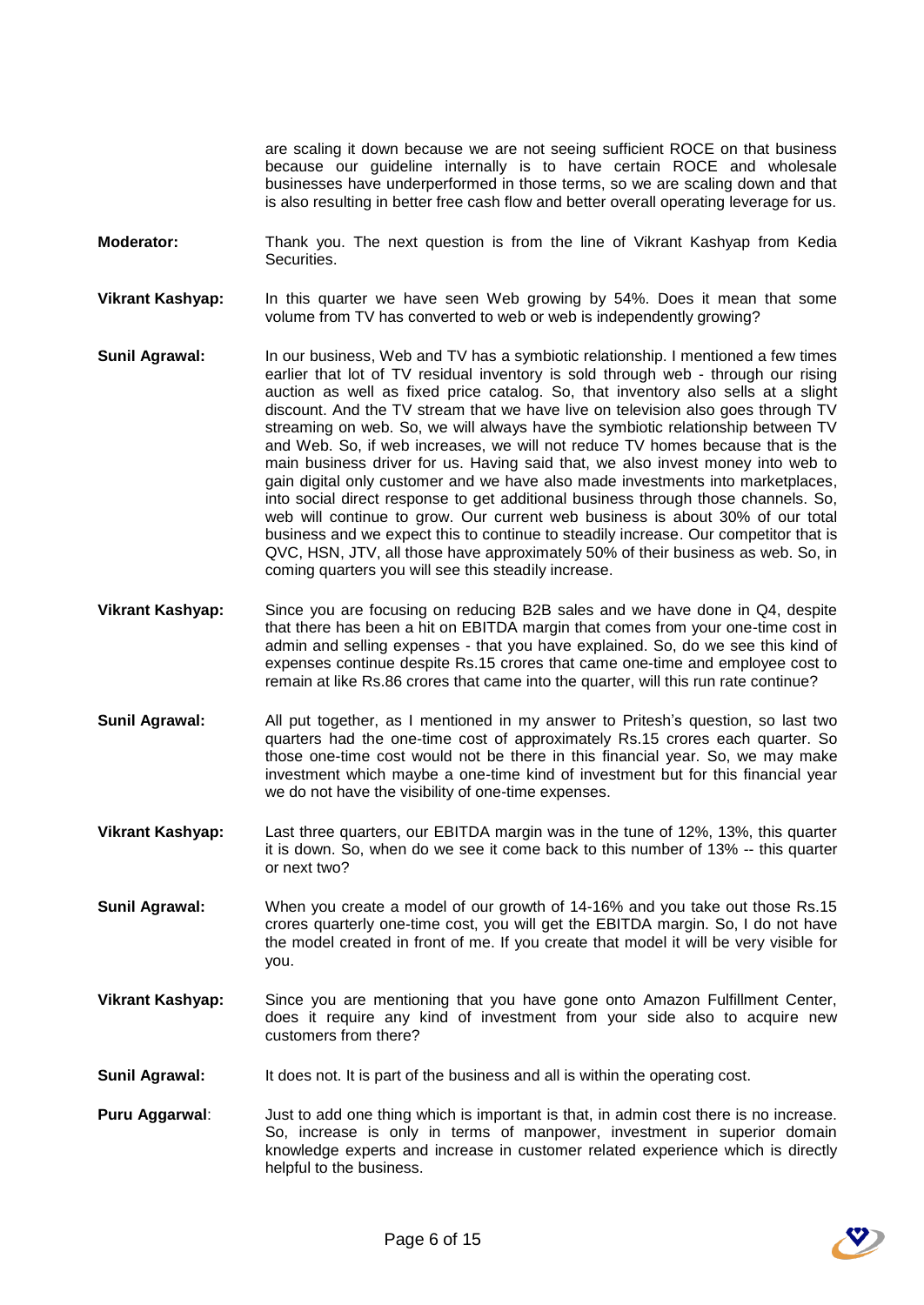- **Vikrant Kashyap:** So, you mentioned there was increase in web marketing expense, TV broadcasting expense also related to US?
- **Sunil Agrawal:** There is a course of business kind of expense. That is not one-time expense. The total expense line will never be flat, it will grow, but not to the level of growth of the top line.
- **Vikrant Kashyap:** In this quarter, we have also seen the TV average selling price has come down by 6% on YoY basis. So, where do you see your average selling price in this financial year for FY'20 at least?
- **Sunil Agrawal:** Take up whatever the average price for the year was, you have to keep that in mind for creating your model and remember that our average prices can fluctuate plus/minus 7-8%.
- **Moderator:** Thank you. The next question is from the line of Nisha Sankhala from HDFC Securities.
- **Nisha Sankhala**: Your promoter shareholding of the company is consistently going down since last couple of quarters. Can you please throw light on that?
- **Sunil Agrawal:** Me and my family, we have bought some shares from the market, but there are some non-core promoter shareholders and if they need the funding for their other businesses, then they would liquidate some. But that has not been significant, that is just course of business.
- **Moderator:** Thank you. The next question is from the line of Prateek Giri from Bellwether Advisors.
- **Prateek Giri:** Sir, my question is regarding the number of our TV channels for households. Last quarter you mentioned about this that QVC and other guys have higher number of channels per households. So, is there any change with respect to Vaibhav Global this quarter?
- **Sunil Agrawal:** Nothing significant actually. I do not have exact number with me, Pratik. But it would not be a significant change. We have increased the number of households by 4%. There is - primary households, secondary households and there is some HD. So, we have some increase in HD as I remember. But the simulcast we got slightly lower number last quarter. But the primary homes have increased; we have now reached 75 million homes in the US and UK 25 million homes, so total 100 million homes.
- **Moderator:** Thank you. The next question is from the line of Govind Saboo from IndiaNivesh.
- **Govind Saboo:** I just wanted to understand our capital allocation policy for coming couple of years because now we are turning into a cash surplus and a debt-free company and free cash flows are quite high. So, where do we plan to deploy our cash?
- **Sunil Agrawal:** As you would have seen that we already declared the dividend in mid-year as well as the final dividend and in due course board may consider buyback as well.
- Govind Saboo: But we are not looking for any inorganic growth or any new market or something else?
- **Sunil Agrawal:** For the new market, we do not have visibility as of now. If the opportunity will come for inorganic acquisition within same market or outside market, we are open to that.

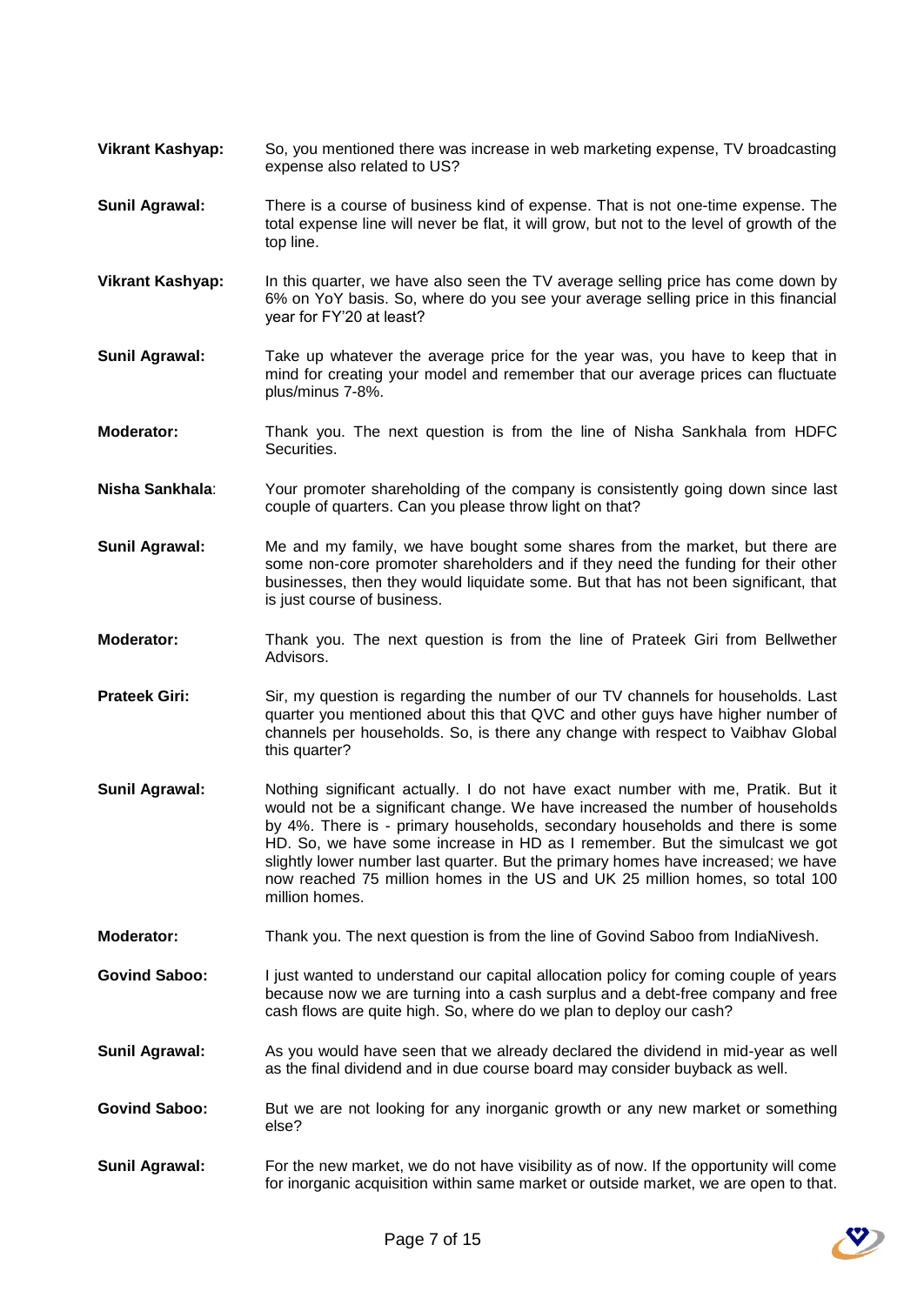But we are careful investors and prudent investors. So, we would not grow for the sake of growing but only if it meets our criteria of profitable growth.

- **Govind Saboo:** On the operational front, what is the breakup between jewellery sales and the proportion of other lifestyle products?
- **Sunil Agrawal:** 17% of the retail is lifestyle products and 83% is fashion Jewellery.
- **Moderator:** Thank you. The next question is from the line of Pritesh Chheda from Lucky Investment Managers.
- **Pritesh Chheda:** Wanted your comments on the market landscape as to what is the growth there and the market structure and any changes in the market growth rate?
- **Sunil Agrawal:** When we look at our market, we look at television and eCom and marketplaces altogether. If you look at only linear television, then the market is pretty flat. QVC recently announced their results. So, they had low single digit decrease first time. But when you look at eCom players, they are increasing rapidly including marketplaces and eCom. And we look at our play as a combination of television, eCom, marketplaces and now increasingly social commerce. And when you look at overall market size available to us, it is approximately \$15 to \$20 billion which is easily addressable by us. So, at \$240-250 million we are still a very small company in the market that we address. So, the growth for us is quite long and rapid potential for us.
- **Pritesh Chheda:** As an indication, the aggregate market which you are referring to which is TV plus Web plus Social, should be more than the retail spending growth rate in that country, should they come out with the consumer spending growth rate?
- **Sunil Agrawal:** I do not have segregated because we are not into brick-and-mortar at all and we are not into mail order. So, I do not have segregated growth rate for our segment. Predominantly long-distance television shopping and eCom and marketplaces and social. So, for us these marketplaces and social is relatively new but we are growing rapidly into that and even all those investments are part of our OPEX. So, as we grow in those markets, our addressable market size will increase. So, that is why we are saying addressable market size of \$15-20 billion for us is only related to the current TV and eCom companies. I have not included pure play eCom companies like Amazon.
- Pritesh Chheda: Sir, my actual question was if you have a total consumer spending growth rate which is typically given out by that country, this channel which is TV, Web plus Social as a channel would have grown faster than the overall consumer spending growth rate in that country?
- **Sunil Agrawal:** Pritesh, I do not have the numbers. I cannot comment on that. I have to do some study on that before I can answer.
- **Moderator:** Thank you. The next question is from the line of Govind Saboo from IndiaNivesh.
- **Govind Saboo:** Sir, my question is regarding the sales channel. So, typically what I understand that we have three main sales channels which is TV, our website which is eCom and third is the marketplace where we use the third-party marketplace to sell our products. So, what would be the sales coming from the third-party marketplace?
- **Sunil Agrawal:** It is relatively small still, Govind, but it is growing very rapidly, so the growth rate in that space for us is 200-300% YoY but still startup size. So, the last year total

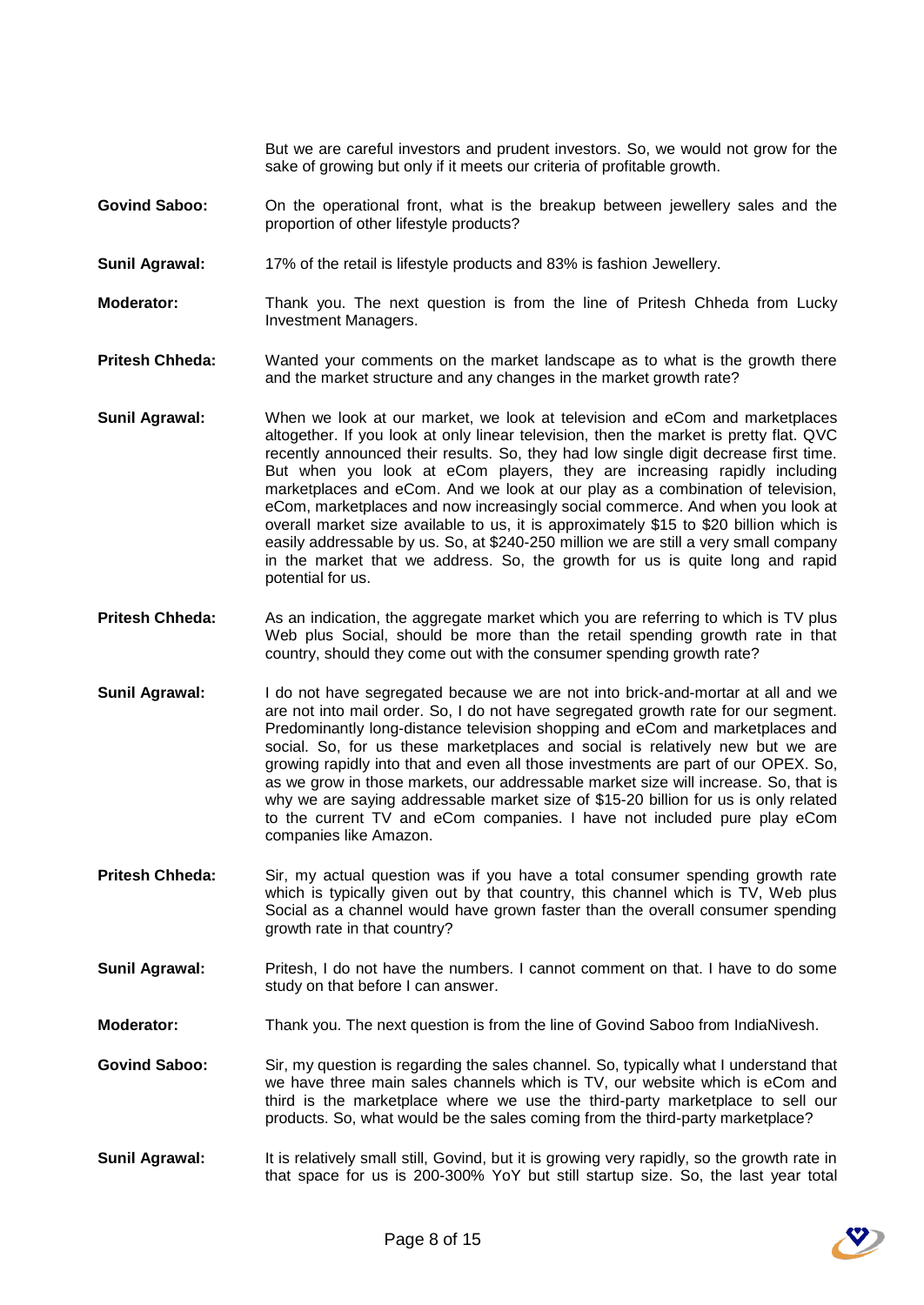revenue from marketplaces came to be just around \$2 million, this year this particular division is expected to give us about \$5.5 - 6 million.

- **Govind Saboo:** Typically, this marketplace sale should have been at a lower margin. So, is this correct?
- **Sunil Agrawal:** It is the same margin because our same feed that goes on our own website, goes to those marketplaces, there is no separate feed. So, our inventory is working for our own website as well as all multiple marketplaces. So, it is working overtime.
- Govind Saboo: But you will have to share the margin with the marketplace also in this model?
- **Sunil Agrawal:** So, we give them commission. Our gross margin is same.
- **Govind Saboo:** But your commission goes away, so your overall OPEX would increase or I do not know how do you bill it?
- **Sunil Agrawal:** There is additional sales coming to us.
- **Govind Saboo:** I agree, there would be a definite operating leverage because whatever is coming is additional revenue for us and additional margin profit to us plus additional cash flow. But the margin overall would be little less?
- **Sunil Agrawal:** It would not be. Let me explain that to you. So, Amazon or eBay or Walmart, put together charges somewhere between 25-30% including marketing. So, our own operating cost when we operate a business, gross margin for us is 63% and our operating cost is 50%. When Amazon charges us 30%, so we actually gain on leverage.
- **Govind Saboo:** Okay, so you save on your OPEX?
- **Sunil Agrawal:** Yes. It is actually beneficial if we scale that business.
- **Govind Saboo:** Our web sales and typical eCom web sales, what is the difference typically or is it on the same parlance?
- **Sunil Agrawal:** Web business is divided into three segments One is live streaming of whatever the product is on TV, also streams through web for the people watching on cell phones or tablets or outside the homes and that business generates about 25% of our web sales. Second is fixed price catalog. That means we have got 30,000 SKUs in our warehouse. Everything is published on that like Amazon. And people search for the product, buy what they like. That contributes about 50% of our web sales. The third is Rising Auction. So, whatever remains, in the TV remaining inventory or web remaining inventory, we put in at \$1 and the people bid against each other, that is rising auction. That contributes about 25% of our web sales.
- **Govind Saboo:** Fixed price catalog which is 50% of our web sales, that is actually similar to usual eCom site which you have in India also and globally also?
- **Sunil Agrawal:** That is correct.
- **Govind Saboo:** In addition to that we have the other two features which are live streaming and rising auction?
- **Sunil Agrawal:** That is correct.

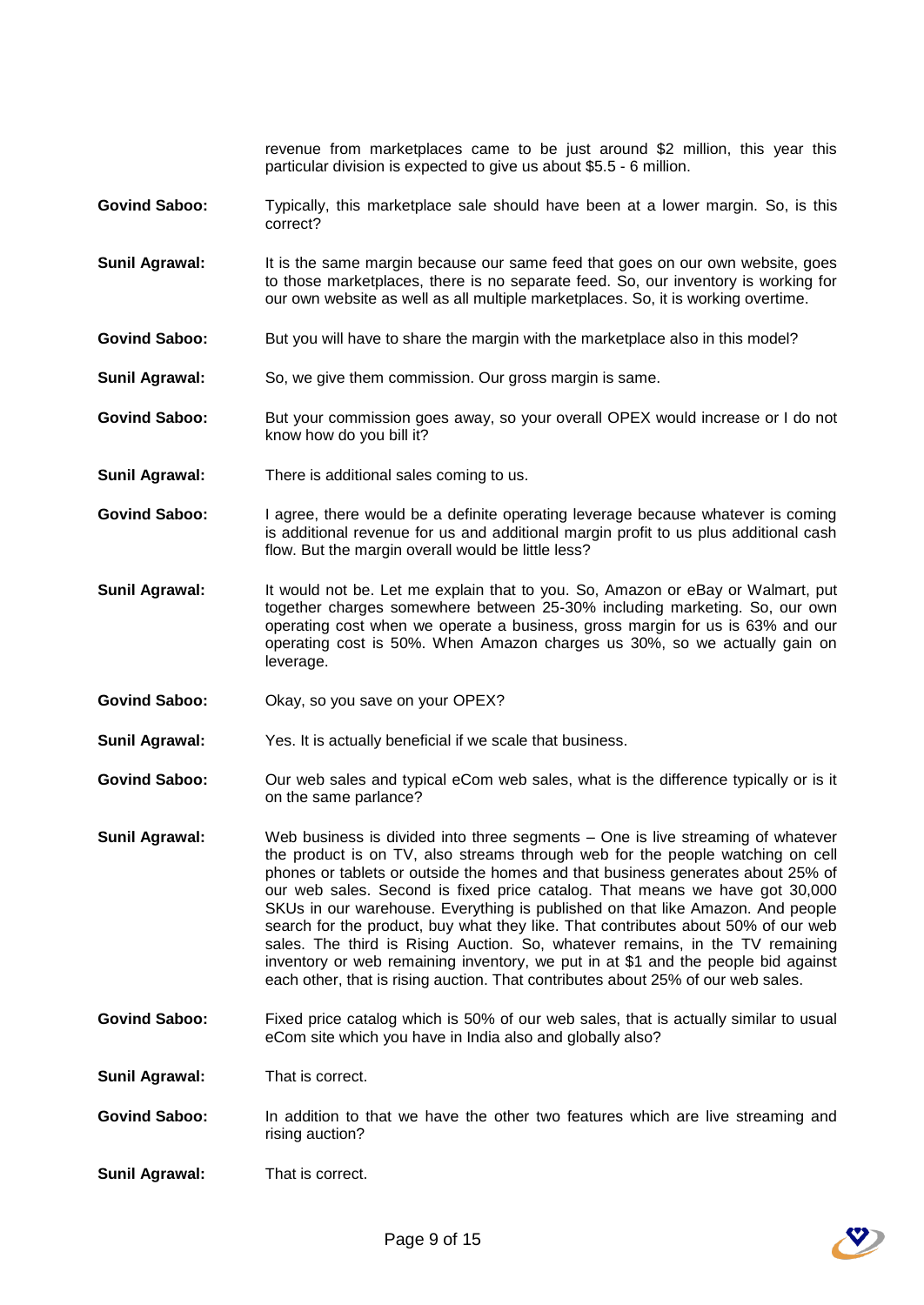- **Govind Saboo:** What is our process of customer acquisition and how much do we spend on advertisement promotion, all those kind of activities - so branding, marketing part I am trying to understand.
- **Sunil Agrawal:** The biggest acquisition for us is through our TV network. So, we have 24/7 live television programming on regular cable, satellite and telcos network. So, for example when you watch your Tata Sky, when you flip the channels, you would come across different networks, same our network would be - people would come across that and they will stop and look at it and buy. That is the main driver of customer acquisition. And then you also acquire customers through our web properties, through our search engine optimization, through pay-per-click, through banner ads, through link shares and through other third-party referrals. The third way we acquire customer is through friend and family. So, people who already our customers we incentivize them to refer their friends and family to us. And fourth is through marketplaces. So, marketplaces we have a product the customer buys from Amazon or eBay and when they get our product and we send literature along with that and then they can look us up on the web or TV and we acquire them. And fifth, we recently started Social Media Direct Response. So, when our product is shown on social media the customer would look at that and buy that product and that way, we acquire the customer.
- **Govind Saboo:** So, all are basically new gen advertisement, so we do not get into TV commercials or traditional way of marketing and branding?
- **Sunil Agrawal:** Correct, we do not need to, except that sometimes we have done radio ads in certain markets and some flyers in certain markets wherever we have TV presence to get our customers to come to TV or web properties.
- Govind Saboo: Do we have any business equivalent in India which we can study more closely?
- **Sunil Agrawal:** India is still not a developed market for television or web. So, there is no equivalent business in India, but you can look at QVC.com, they are our benchmark, they are about \$12 billion company and similar kind of business model like us. But they are not vertical, they are on to only brands and their gross margin is lower. We are into OEM, we have our own manufacturing or direct sourcing, so gross margins are much higher.
- Govind Saboo: India is still underdeveloped market in terms of fashion jewellery through TV and web, web is still developed but TV actually there is nobody?
- **Sunil Agrawal:** Web and TV still is in customer education and acquisition space where a customer is learning about that business. So, it is not profitable business yet.
- Govind Saboo: Any plans for you to come in the domestic market?
- **Sunil Agrawal:** Not right now, long run, yes.
- **Govind Saboo:** You will continue to ignore the domestic market?
- **Sunil Agrawal:** Unless there is very compelling opportunity and we learn of the market maturing or some other opportunity comes our way, we may be open but no active planning.
- **Moderator:** Thank you. The next question is from the line of Sanjay Banerjee from Credent Capital.

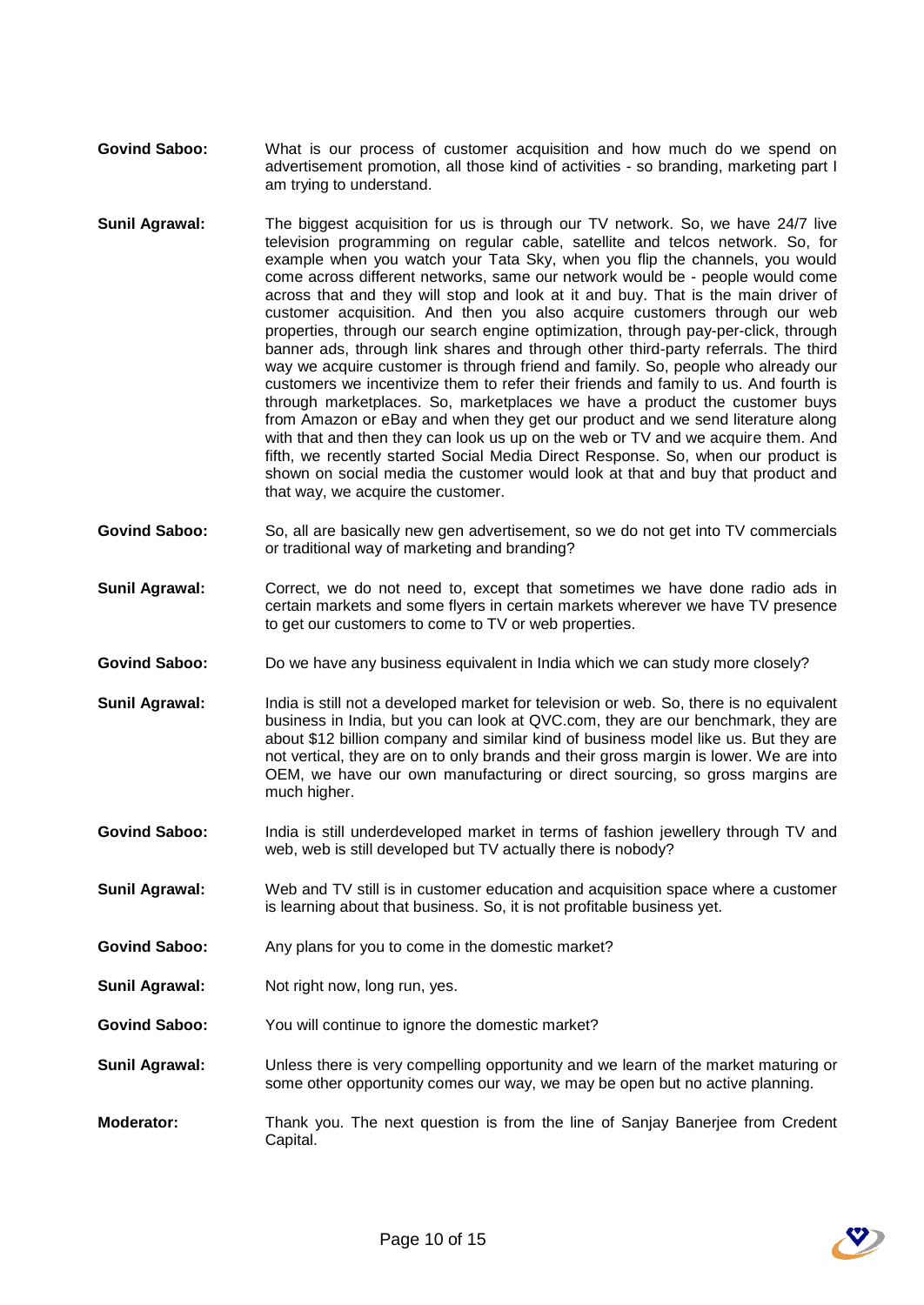- **Sanjay Banerjee:** Sir, you mentioned that our addressable market is \$15- \$20 billion. Can you please segregate this product wise and geography wise?
- **Sunil Agrawal:** We look at QVC as one, then there is Evine, there is Gems TV, there is Ideal Shopping and Jewellery Television. So, these only four companies constitute more than \$15 billion market size for us. So, there is additional market that we address already like on Amazon, on marketplaces, on social media. So, we are not even counting that as a marketplace. Now this market is divided between US, UK where we predominantly operate. QVC also does in Germany, Japan, Italy and UK. So, Germany, Japan and Italy we have not included in our calculations. And from the jewellery point of view, different players have different jewellery component and other product component. For different players it can be anywhere from 7% jewellery to 100% jewellery.
- **Moderator:** Thank you. The next question is from the line of Ashish Kacholia from Lucky Investment Managers.
- **Ashish Kacholia:** My question is basically how big do you see the eCommerce business becoming over a period of time – is it easy for us to acquire customers on Amazon? Can you just give us some flavor of why a customer would buy VGL Jewellery on Amazon.com?
- **Sunil Agrawal:** We have a strategy as I mentioned earlier, last financial year we sold just about \$2 million and this financial year we expect to sell between \$5.5 to \$6 million on marketplaces and same product that we are selling on our television and our own web properties, they are easily buying there. And we are not spending a ton of money in advertisement also or any kind of freebies. It is just that the product is strong, and storytelling is very strong. If you visit amazon.com in the US and amazon.co.uk and look for shoppers in Shop LC, US and TJC, UK, you see how storytelling is selling on our web pages. So, we talk about one-for-one, we talk about our direct from source manufacturing, we talk about the product and attributes and all value that we provide, and there is a compelling proposition for the customers.
- **Ashish Kacholia:** Could you talk a little bit about social marketing? You mentioned the term, but I am not really aware of what you mean by social marketing?
- **Sunil Agrawal:** We started a division recently actually three, four months ago. So, that shows our product on Facebook predominantly. So, on Facebook we show a small video or still images of product and that customers click on and buy and in that process, he becomes our customer. For that we don't have to transition our customer. For example, from Amazon or eBay from that, the transition is just about 3%-5%, and when we acquire the customers through social it is 100%.
- **Ashish Kacholia:** You are saying that once the customer clicks from social media to the website, it is 100% guarantee that she will buy the product?
- **Sunil Agrawal:** Not necessary but if she buys, it is 100% our customer then, because we have all the information. In marketplaces, we do not have all the information. So, he is not our customer till that customer transitions to our business on her or his choice.
- **Ashish Kacholia:** I am not understanding, because you would have shop-in-shop on Amazon or you would not have a shop-in-shop?
- **Sunil Agrawal:** Let me explain again. So, on Amazon on a typical day through our TV and web platform we acquire about 250, 300 new customers every day in US, this is an

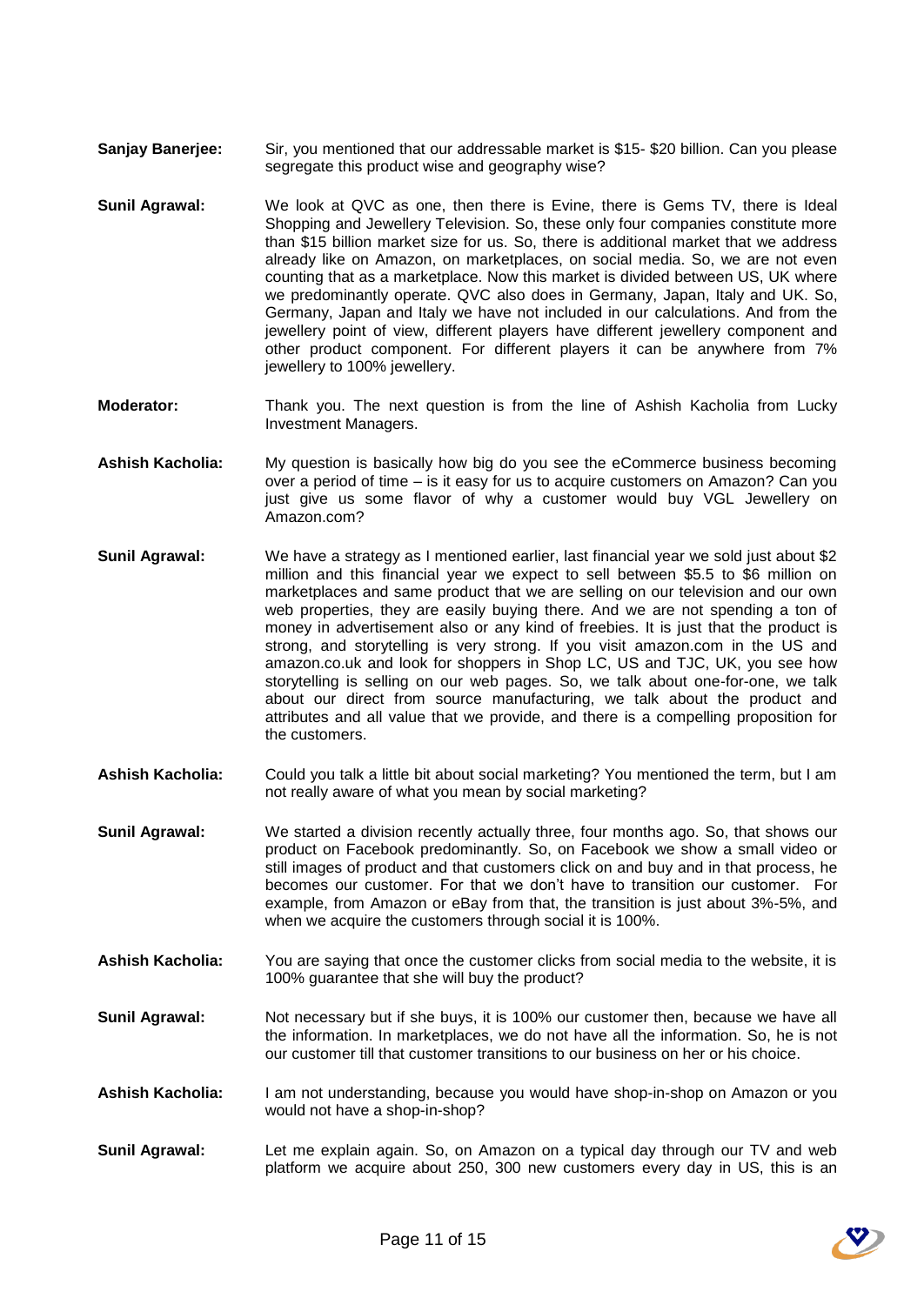example. On Amazon every day, we acquire about 250 or 300 new customers also. But those 250, 300 customers are not transitioning to us, we cannot market to them. Only the customer who transitions to our properties, our TV network or our web properties then becomes our customer. And about 3-5% of those customers only transition every day. We are selling to them on Amazon. So, we made a sale. But we have not acquired that customer that we can market to constantly, for example, we have repeat purchase approximately 32 per customer per year on our channel on Shop LC in US. But on marketplaces, the same customer repeat purchase is just about two because that customer is not permanently our customer, the customer is Amazon's or eBay's customer. And on social media if a customer purchases from us, that is our customer.

- **Ashish Kacholia:** You have tried Instagram or not yet?
- **Sunil Agrawal:** It is in the plan, but it has not been executed yet.
- **Ashish Kacholia:** Because Facebook is supposed to be not so cool or cutting edge as Instagram for all these kinds of marketing.
- **Sunil Agrawal:** So, for our demographics, we believe that Facebook is more relevant, but Instagram is also into our plan.
- **Ashish Kacholia:** This 9% number looks little dull for the fourth quarter. So, do you have any thoughts on how you will get to this 15% number that you are projecting for the full year?
- **Sunil Agrawal:** 9% keep in mind, Ashish, is for consol business and not for retail. So, our guidance of 14-16% is for retail business in constant currency terms.
- **Ashish Kacholia:** How much was retail?
- **Sunil Agrawal:** Our retail in Q4 in US was 12% and UK was 18%.
- **Ashish Kacholia:** Weighted average for the company is about 15%?
- **Sunil Agrawal:** In foreign currency constant terms it was about 14% for the year.
- **Ashish Kacholia:** So, you are already well on your way to 14-16% guidance?
- **Sunil Agrawal:** Correct.
- **Moderator:** Thank you. The next question is from the line of Govind Saboo from IndiaNivesh.

**Govind Saboo:** I wanted a sense on the demographics of your customer basically what kind of age group is your customer - because you have huge database of customers now – so what would be the demographics like - more into rural, urban, age group and other sense?

**Sunil Agrawal:** The customer is predominantly white Caucasian women 40 to 70-year old, all over US, rural or urban or semi-urban and similar in UK. There is no difference. We also have many African American and some Hispanic as well. I do see some Asian women sometimes as well, as a part of our customers. The idea of the business is that people who have time, so they flip the channels and they come across our programming and then they like our product, like the value and they will become our customer and then we can continue to resell to that customer. Our average 30

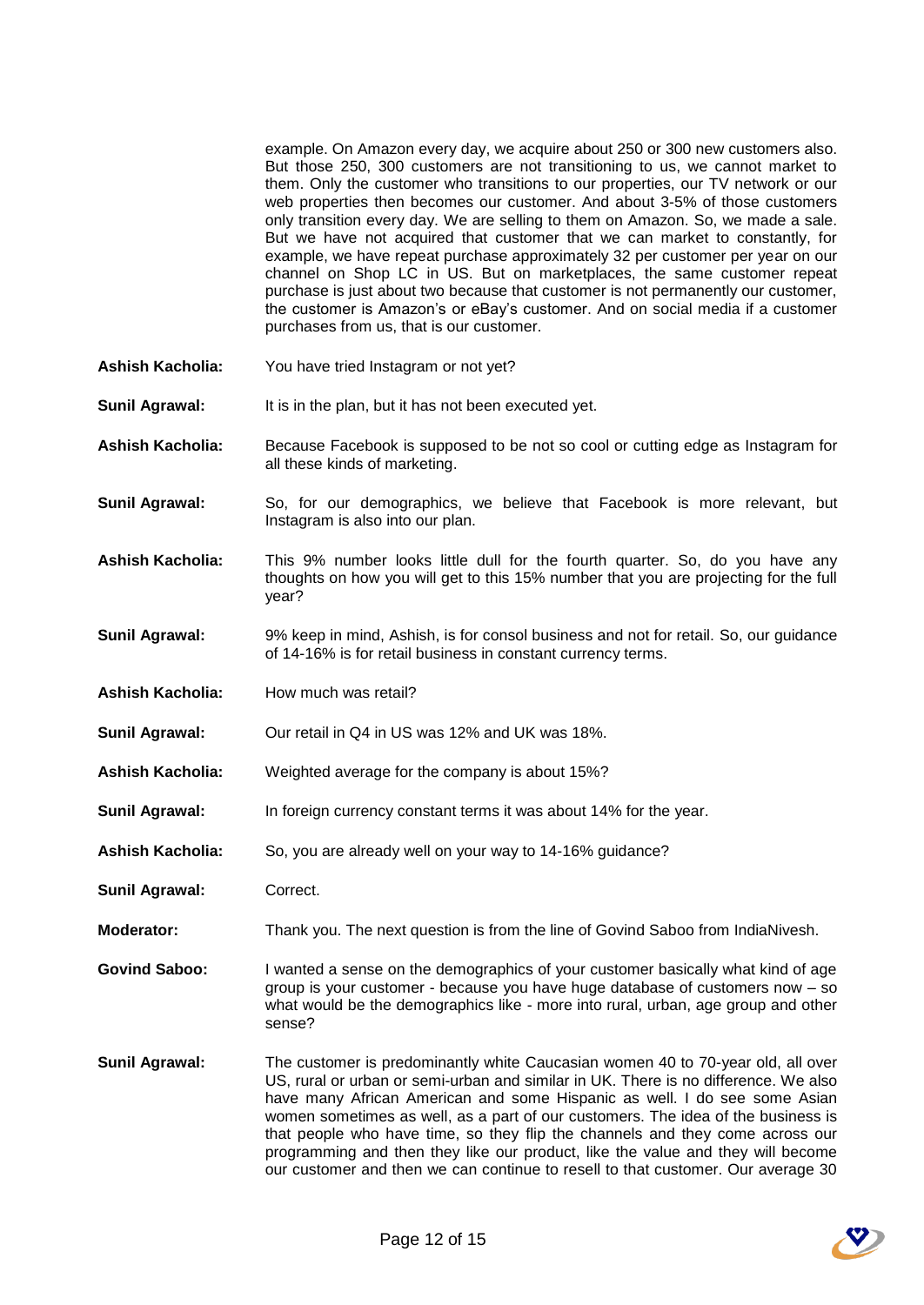pieces per customer is the highest in our industry and it continues to grow every quarter.

- **Govind Saboo:** So, 40-70-year-old, right? So, mostly it is middle age or old age kind of customers which we are having, right?
- **Sunil Agrawal:** Those are the customers who have lot of disposable income and lot of time on their hand.
- **Govind Saboo:** Are you planning some offerings for the young generation also?
- **Sunil Agrawal:** We are very focused in this age group because we believe this age group continues to increase because as the longevity increases across the world and especially in developed world, this group is becoming more and more important and affluent. So, we are very happy and satisfied to address this group and this constitutes the largest population in US.
- Govind Saboo: But today 25-year old, after 15-years when it comes to your age bracket or your target customer, will she not be more tech savvy and I do not know how the behavior will change because it is very tricky to go down the lane 15-years but since you are in the business for last 20-years, you must have seen the behavior changing?
- **Sunil Agrawal:** We have not seen any time in last 20-years as we have been selling for TV or having our own TV. When you look at the 50-plus customer behavior for television, there is hardly any change. The younger ones are cutting the cord and growing more digital but older one they have time and they need to be entertained or educated or informed.
- **Moderator:** Thank you. The next question is from the line of Parth Dalal, an Individual Investor.
- **Parth Dalal:** Sir, for Q4 what would be the new registration? We have added around 59,000 in  $Q3.$
- **Sunil Agrawal:** It is approximately 45,000 new registrations excluding marketplaces in Q4.
- **Parth Dalal:** Any foreseeable headwinds in terms of anything like trade war or Brexit or something on that?
- **Sunil Agrawal:** Brexit has not made any difference to us and our UK operations continue to have very robust growth. So, our model is pretty resistant to those kinds of macroeconomic scenarios. There may be a few percentage points blips but nothing meaningful. Fairly confident of our business model.
- **Moderator:** Thank you. The next question is from the line of Ashish Kacholia from Lucky Investment Managers.
- **Ashish Kacholia:** Sunil ji, I just had two questions: One is can you just reconfirm these Rs. 15 20 crores one-off quarterly expenses for the last two quarters – will it still recur in Q1 of this year or now it has kind of gone away that one-off expense?
- **Sunil Agrawal:** So, Rs.15 crores average of last two quarters has pretty much gone away. Only in April we had some expenses but nothing meaningful. So, we do not have any more those one-time expenses visibility for this financial year.

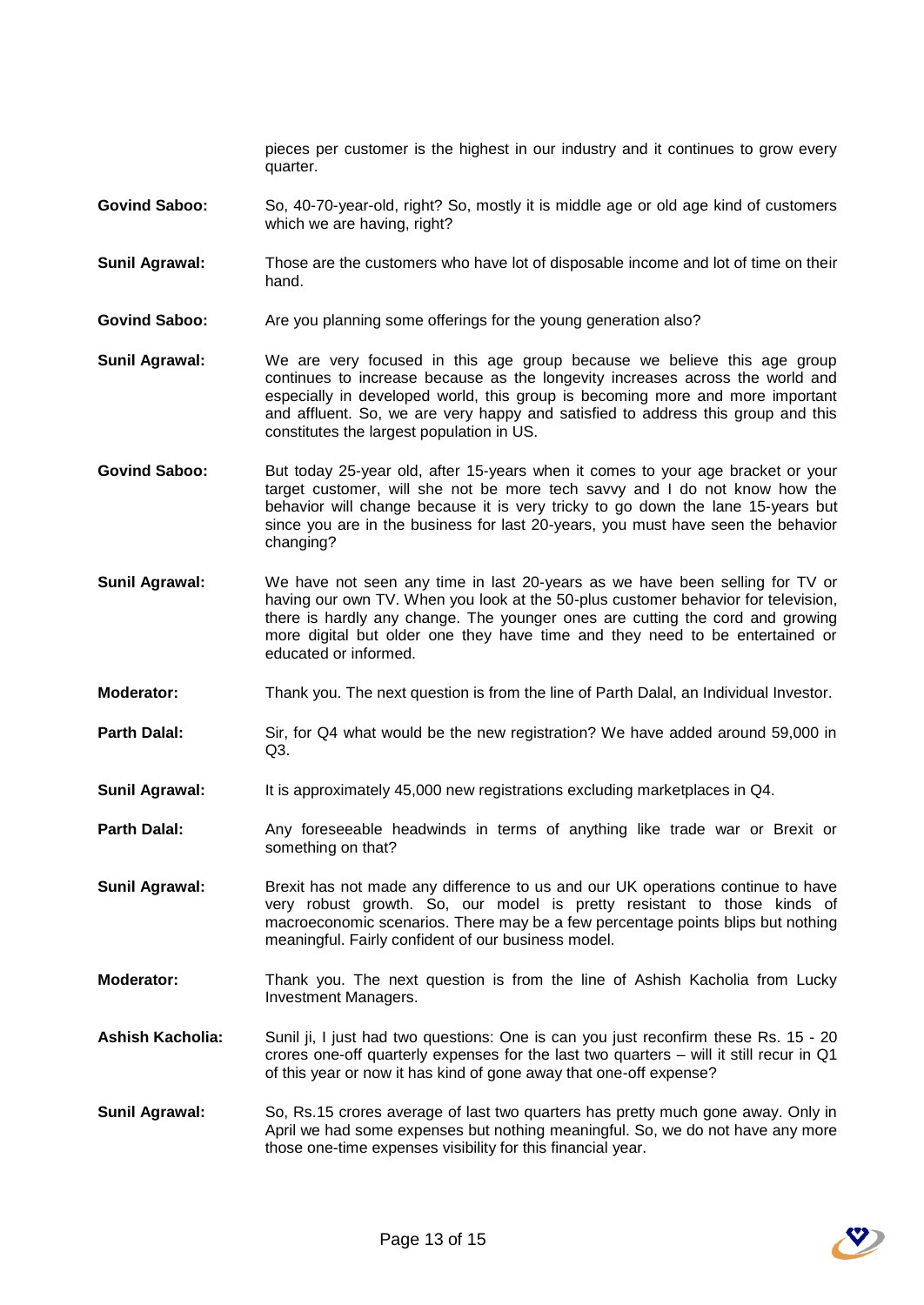- **Ashish Kacholia:** So, you can hold it for the other expense line on this Rs.15 20 crores, right?
- **Sunil Agrawal:** Not in dollar terms constantly but they will increase because there are a lot of variable expenses also, for example, warehouse or the customer service, there is some talent that we will need to acquire constantly. So, the expense line will increase but there will be leverage opportunities in this year.
- **Ashish Kacholia:** That will increase in line with the sales. One-time expense is what I am worried about.
- **Sunil Agrawal:** Yes, one-time expenses I mentioned in my earlier comment Rs.15 crores that we saw in the last two quarters will not be there in this financial year.
- **Ashish Kacholia:** My second question is do you have any target in mind for the social marketing, like you mentioned for the marketplaces \$5 million?
- **Sunil Agrawal:** Still too early.
- **Moderator:** Thank you. The next question is from the line of Vasu Lalan, an Individual Investor.
- **Vasu Lalan:** Sir, if rupee appreciated significantly, will it impact our business or not?
- **Sunil Agrawal:** There will be only positive impact for us because cost especially in India is largely rupee-denominated. So, Vaibhav will benefit if the rupee devalues.
- **Vasu Lalan:** If it appreciated then like around 70 it goes back to 64 then?
- **Sunil Agrawal:** If it goes to 64, the rupee-denominated labor cost will impact us adversely but largely if the cost is higher from India, we add our India markup send to our channels and the channels do their own markups, we do not have a long-term standard products, we do 100 new products every day, so new products will have its own margin. So, it would not be significant. So, either way it does not impact us significantly. If it weakens, we get exchange gains for the India business, but if it becomes stronger, there may be slight exchange loss but nothing substantial.
- **Vasu Lalan:** I was reading annual report of FY'13. In last few quarters our ROC has been on increasing trend, it is a good sign. So, as we all know in FY'13 our company has ROC of about 60%. So, we may go somewhere around there something, today it is 37% and in FY'13 we have 60%.
- **Sunil Agrawal:** We are hoping for that down the road. I cannot commit to that.
- **Moderator:** Thank you. As there are no further questions, I now hand the conference over to the management for their closing comments.
- Sunil Agrawal: I thank everybody for the robust participation in this earning call. If you have any further questions, please reach out to Dipti Rajput at VGL or Karl Kolah or Shiv Muttoo at CDR India. Thank you very much.
- **Moderator:** Thank you. Ladies and Gentlemen, on behalf of Vaibhav Global Limited, that concludes the conference call for today. Thank you for joining us and you may now disconnect your lines.